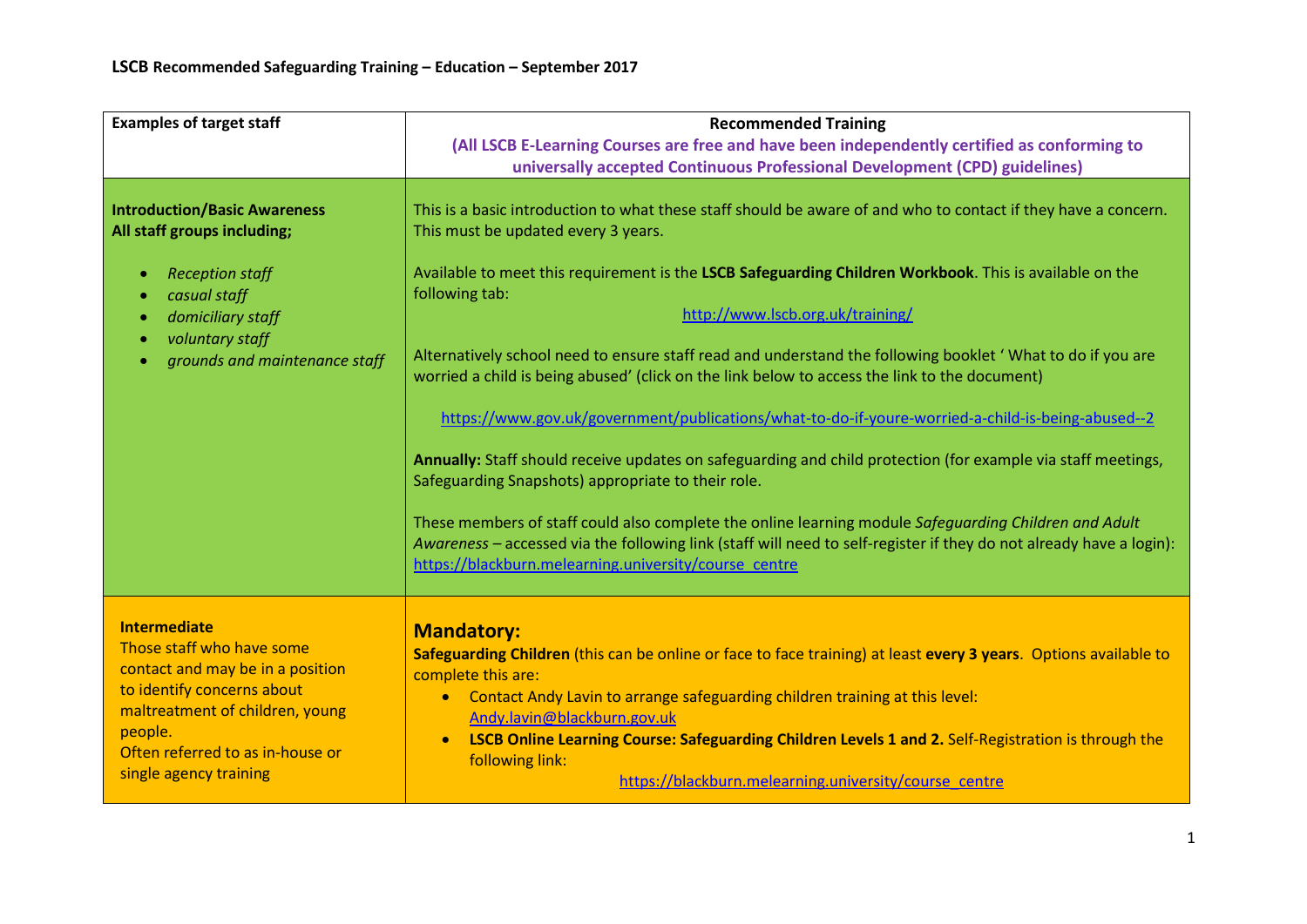| <b>Welfare assistants</b><br>$\bullet$<br>site supervisors<br>classroom assistants | Schools can use whatever resources either online or commission trainers to deliver training face to<br>face (costs may be incurred)                                                                                                                                                                                                                                                             |
|------------------------------------------------------------------------------------|-------------------------------------------------------------------------------------------------------------------------------------------------------------------------------------------------------------------------------------------------------------------------------------------------------------------------------------------------------------------------------------------------|
|                                                                                    | An awareness of Child Sexual Exploitation (CSE) (this only needs to be completed once and if is it is delivered<br>as part of other courses this would meet the LSCB mandatory criteria). An options available is:                                                                                                                                                                              |
|                                                                                    | Complete the free 20 minute course on the following link:<br>$\bullet$<br>http://www.safeguardingchildrenea.co.uk/resources/keep-them-safe/                                                                                                                                                                                                                                                     |
|                                                                                    | Staff can also complete the online learning course 'Sexual Abuse and Introduction to Child Sexual Exploitation'<br>available on the following link:                                                                                                                                                                                                                                             |
|                                                                                    | https://blackburn.melearning.university/course_centre                                                                                                                                                                                                                                                                                                                                           |
|                                                                                    | Prevent Online Learning: The following is aimed at front line staff and is designed to help raise awareness of<br>radicalisation. This is recommended to be refreshed every 3 years:<br>Safeguarding Against Radicalisation - The Prevent Duty via<br>$\bullet$<br>https://blackburn.melearning.university/course_centre<br>OR<br>https://www.elearning.prevent.homeoffice.gov.uk/<br>$\bullet$ |
|                                                                                    | Staff can also undertake the LSCB's online learning course 'Safeguarding Against Radicalisation - The<br>$\bullet$<br>Prevent Duty' which can be accessed via the following link:<br>https://blackburn.melearning.university/course_centre                                                                                                                                                      |
|                                                                                    | Annually: Staff should receive updates on safeguarding and child protection (for example the Safeguarding<br>News Bulletin, Safeguarding Snapshots, staff meeting updates)                                                                                                                                                                                                                      |
|                                                                                    | <b>Non-Mandatory</b><br>There are several other LSCB courses that staff can attend/complete as part of their own development or as                                                                                                                                                                                                                                                              |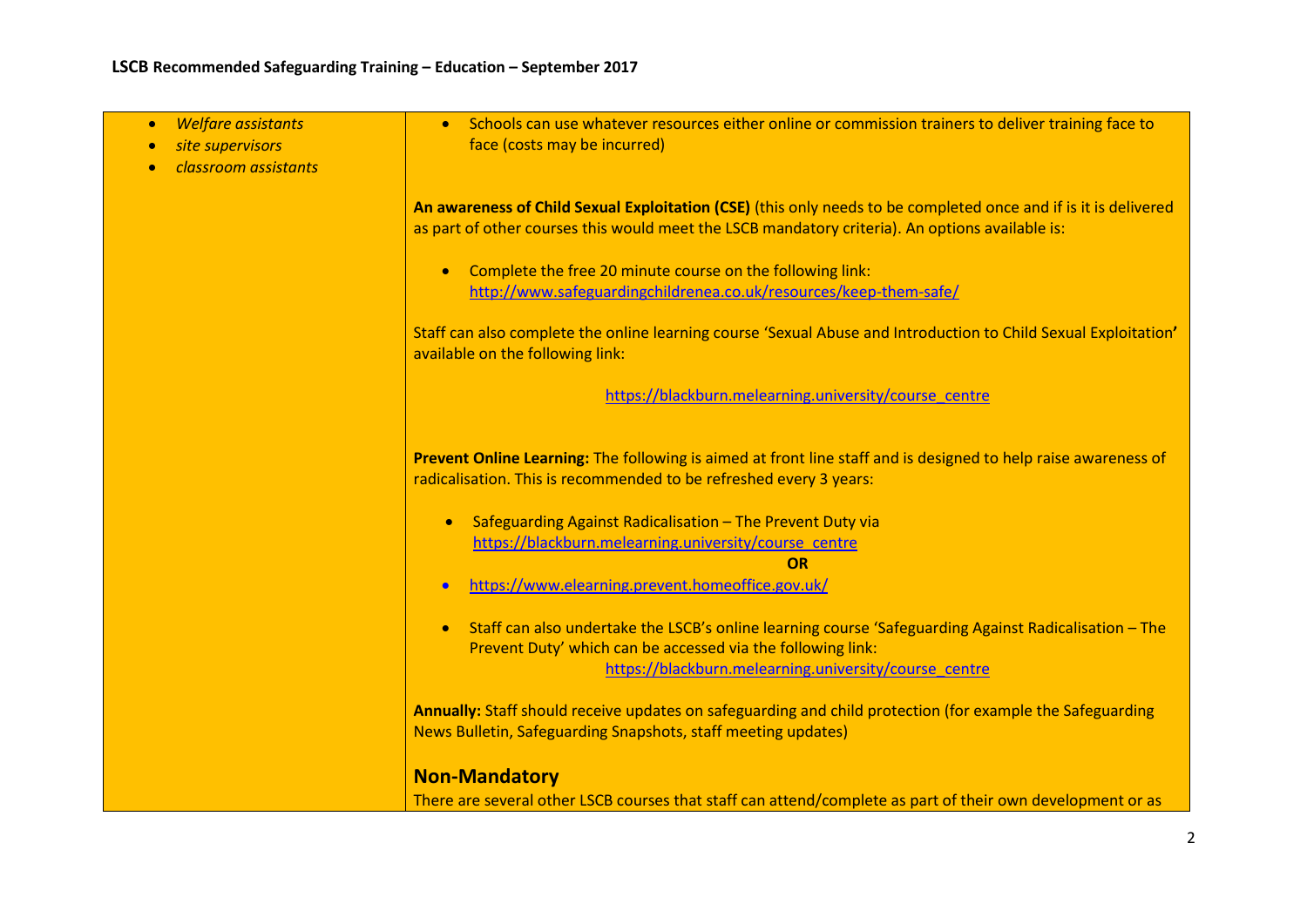|                                                                                                                                                                                                                                                                                                                                                            | part of any 3 yearly update but these are not mandatory, these are available on the following links:<br><b>LSCB Online Learning</b><br>https://blackburn.melearning.university/course_centre<br><b>LSCB Face to Face Courses</b><br>Staff can complete the following face to face courses:<br><b>Domestic Abuse Awareness and Impact</b><br>$\bullet$<br>Forced Marriage, Honour Based Abuse and Female Genital Mutilation (FGM)<br>$\bullet$<br>Dealing with Disclosures and Risk Assessments in Domestic Abuse<br>$\bullet$<br><b>Digital Dialogues and Extreme Narratives</b><br>$\bullet$<br><b>Child Sexual Exploitation</b><br>$\bullet$<br><b>Boys and CSE</b><br>$\bullet$<br>All face to face courses are available on the following link:<br>www.bookwhen.com/bwd-safeguarding                                                                                                                                                                                                                                                                                                         |
|------------------------------------------------------------------------------------------------------------------------------------------------------------------------------------------------------------------------------------------------------------------------------------------------------------------------------------------------------------|--------------------------------------------------------------------------------------------------------------------------------------------------------------------------------------------------------------------------------------------------------------------------------------------------------------------------------------------------------------------------------------------------------------------------------------------------------------------------------------------------------------------------------------------------------------------------------------------------------------------------------------------------------------------------------------------------------------------------------------------------------------------------------------------------------------------------------------------------------------------------------------------------------------------------------------------------------------------------------------------------------------------------------------------------------------------------------------------------|
| <b>Experienced</b><br>Members of staff who work regularly<br>with children, young people and their<br>parents/carers.<br>These are staff who could potentially<br>contribute to assessing, planning,<br>intervening and evaluating the needs of<br>a child or young person where there are<br>safeguarding concerns<br>All teaching staff<br>nursery staff | Mandatory - Child Sexual Exploitation (CSE) (this only needs to be completed once). Staff should have a<br>higher level of understanding re CSE in secondary school roles. Options for training available are:<br>Complete the free 20 minute course on the following link:<br>$\bullet$<br>http://www.safeguardingchildrenea.co.uk/resources/keep-them-safe/<br>Complete the LSCB Online Learning Course: Sexual Abuse and an Introduction to CSE<br>$\bullet$<br>https://blackburn.melearning.university/course_centre<br>Schools can use whatever resources either online or commission trainers to deliver this training face<br>$\bullet$<br>to face (costs may be incurred)<br>Attendance at LSCB Face to Face training - staff can attend training on 'Child Sexual Exploitation' and<br>$\bullet$<br>'Boys and CSE', details, including booking can be found on: www.bookwhen.com/bwd-safeguarding<br>Mandatory – Under Prevent Duty: The following is aimed at front line staff and is designed to help<br>raise awareness of radicalisation. This needs to be refreshed every 3 years: |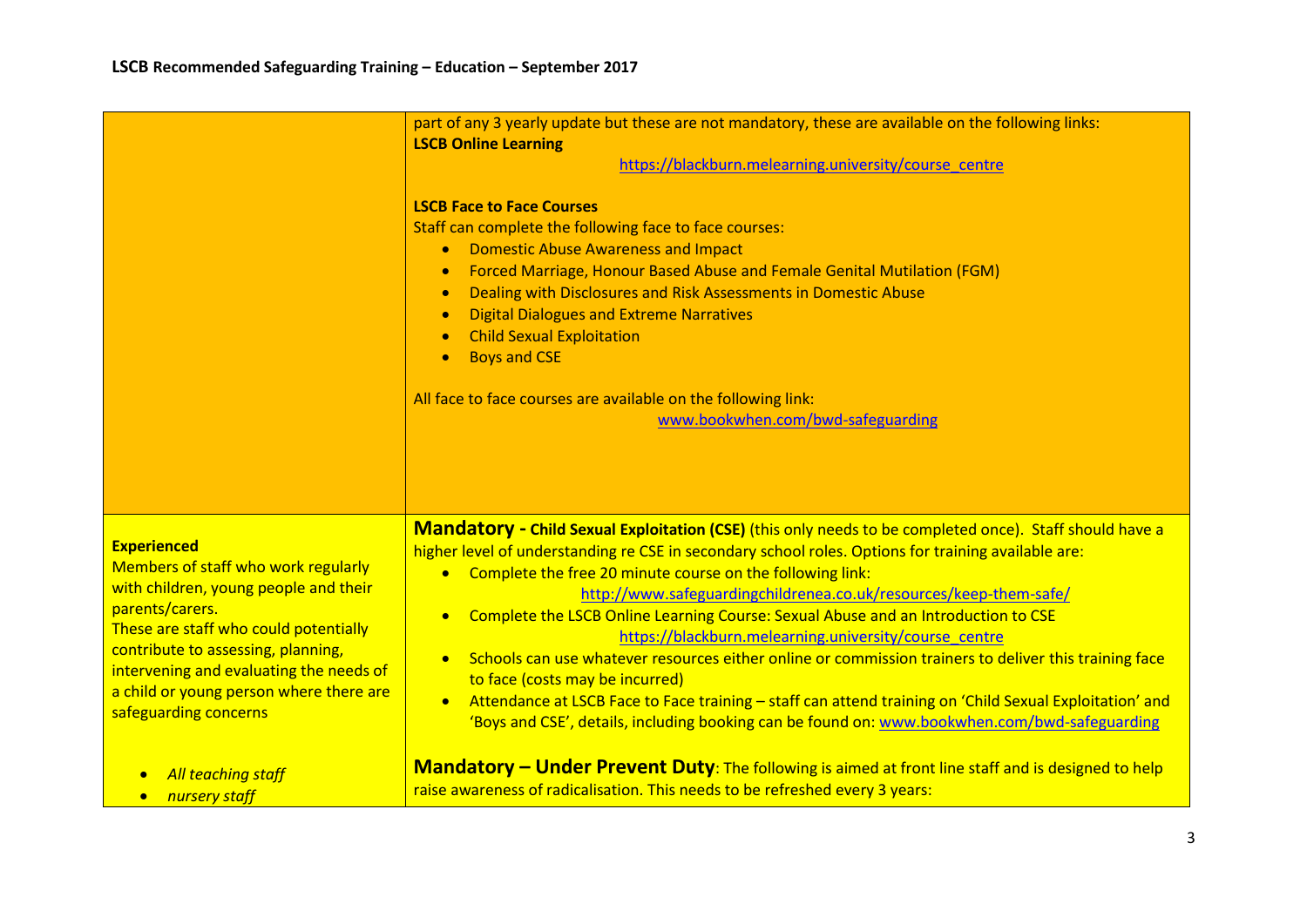| Safeguarding Against Radicalisation - The Prevent Duty via<br>$\bullet$                                                                                                                                                                                                                                                                                         |
|-----------------------------------------------------------------------------------------------------------------------------------------------------------------------------------------------------------------------------------------------------------------------------------------------------------------------------------------------------------------|
| https://blackburn.melearning.university/course_centre                                                                                                                                                                                                                                                                                                           |
| OR                                                                                                                                                                                                                                                                                                                                                              |
| https://www.elearning.prevent.homeoffice.gov.uk/<br>$\bullet$                                                                                                                                                                                                                                                                                                   |
|                                                                                                                                                                                                                                                                                                                                                                 |
| Staff can also undertake the LSCB's online learning course 'Safeguarding Against Radicalisation - The<br>$\bullet$                                                                                                                                                                                                                                              |
| Prevent Duty' which can be accessed via the following link:                                                                                                                                                                                                                                                                                                     |
| https://blackburn.melearning.university/course_centre                                                                                                                                                                                                                                                                                                           |
|                                                                                                                                                                                                                                                                                                                                                                 |
| <b>Mandatory - Annually:</b> Staff should receive updates on safeguarding and child protection (for example<br>the Safeguarding News Bulletin, Safeguarding Snapshots, staff meeting updates, safeguarding supervision,<br>case discussions, self-directed reading, or completing online learning or face to face training in relevant topics<br>to the school) |
| Mandatory every 3 years - you must update yourselves<br>This can be completed through either online courses, face to face courses or a mixture of both. All course<br>options are given below: choose those that are suitable to your requirements to update your skills and<br>competencies in safeguarding:                                                   |
| Contact Andy Lavin to arrange safeguarding children training at this level in house:<br>$\bullet$<br>Andy.lavin@blackburn.gov.uk                                                                                                                                                                                                                                |
| OR                                                                                                                                                                                                                                                                                                                                                              |
| <b>LSCB Online Learning Courses:</b> Self-Registration is through the following link:                                                                                                                                                                                                                                                                           |
| https://blackburn.melearning.university/course_centre                                                                                                                                                                                                                                                                                                           |
|                                                                                                                                                                                                                                                                                                                                                                 |
| Safeguarding Children - levels 1&2<br>$\bullet$                                                                                                                                                                                                                                                                                                                 |
| Online Safety - Risks to Children<br>$\bullet$                                                                                                                                                                                                                                                                                                                  |
| <b>Honour Based Violence and Forced Marriage</b><br>$\bullet$                                                                                                                                                                                                                                                                                                   |
| Safeguarding Against Radicalisation - The Prevent Duty<br>$\bullet$                                                                                                                                                                                                                                                                                             |
| <b>Safeguarding Children with Disabilities</b>                                                                                                                                                                                                                                                                                                                  |
| <b>Safeguarding Children and Adults Awareness</b><br>$\bullet$                                                                                                                                                                                                                                                                                                  |
|                                                                                                                                                                                                                                                                                                                                                                 |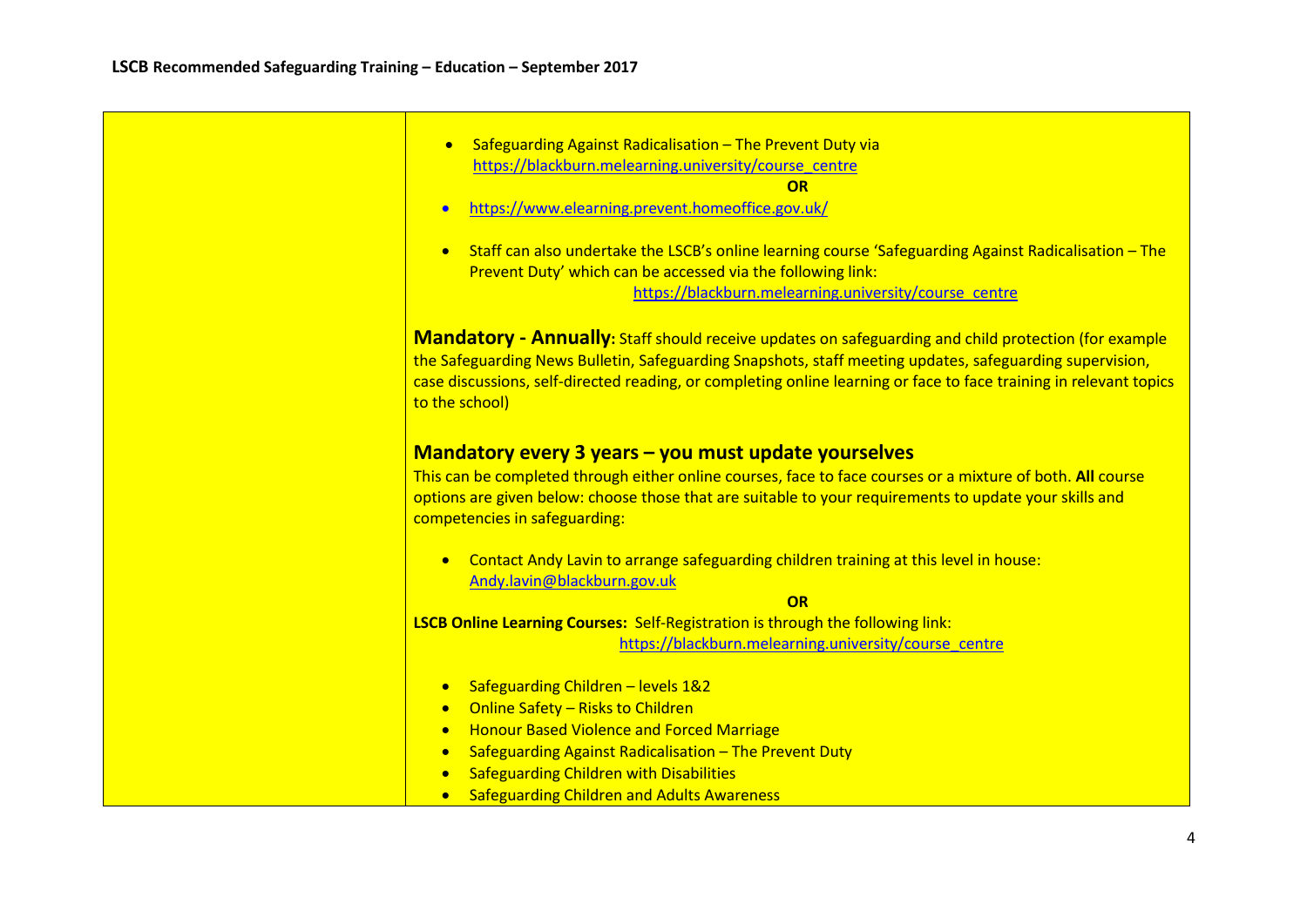|                                                                                   | <b>Domestic Abuse Awareness</b><br>$\bullet$<br><b>Sexual Abuse and Introduction to CSE</b><br><b>Emotional Abuse</b><br>$\bullet$<br><b>Neglect</b><br>$\bullet$<br>Safeguarding Children in Sport<br>Hidden Harm: Parental Substance Misuse, Parental Mental III-Health and Domestic Abuse<br>$\bullet$                                                                                                                                                                                                                                                                                                                                                                                                                                                                                                                                                            |
|-----------------------------------------------------------------------------------|----------------------------------------------------------------------------------------------------------------------------------------------------------------------------------------------------------------------------------------------------------------------------------------------------------------------------------------------------------------------------------------------------------------------------------------------------------------------------------------------------------------------------------------------------------------------------------------------------------------------------------------------------------------------------------------------------------------------------------------------------------------------------------------------------------------------------------------------------------------------|
|                                                                                   | LSCB Face to face Courses: Booking can be made via the following link:<br>www.bookwhen.com/bwd-safeguarding                                                                                                                                                                                                                                                                                                                                                                                                                                                                                                                                                                                                                                                                                                                                                          |
|                                                                                   | The following courses (half day or full day) staff can attend/complete as part of their own development OR as<br>part of any 3 yearly update.<br>• Child & Family Assessment (CAF)<br>Domestic Abuse and Impact on Children and Adults<br>$\bullet$<br>Forced Marriage, Honour Based Abuse and Female Genital Mutilation (FGM)<br>$\bullet$<br>Dealing with Disclosures and Risk Assessments in Domestic Abuse<br>$\bullet$<br><b>Child Sexual Exploitation Training</b><br>$\bullet$<br><b>Boys and Child Sexual Exploitation</b><br>$\bullet$<br><b>Hidden Harm</b><br>$\bullet$<br>Mental Health & Safeguarding Children and Adults<br>$\bullet$<br>Safeguarding Children Multi-Agency Roles and Responsibilities<br>$\bullet$<br><b>Case Conference Processes</b><br>$\bullet$<br><b>Neglect</b><br>$\bullet$<br><b>Digital Dialogues and Extreme Narratives</b> |
| <b>Advanced</b><br>Those members of staff who have<br>specific safeguarding roles | Staff can select which courses to undertake based on demographics of the school and safequarding issues<br>raised within the school. Courses undertaken MUST also increase skills, knowledge and competency in relation<br>to safeguarding and the DSL role.                                                                                                                                                                                                                                                                                                                                                                                                                                                                                                                                                                                                         |
| <b>Designated Safeguarding</b><br>$\bullet$                                       | <b>New Designated Safeguarding Leads:</b><br>To complete all three of the following courses, recommended by the LSCB (unless previously undertaken):                                                                                                                                                                                                                                                                                                                                                                                                                                                                                                                                                                                                                                                                                                                 |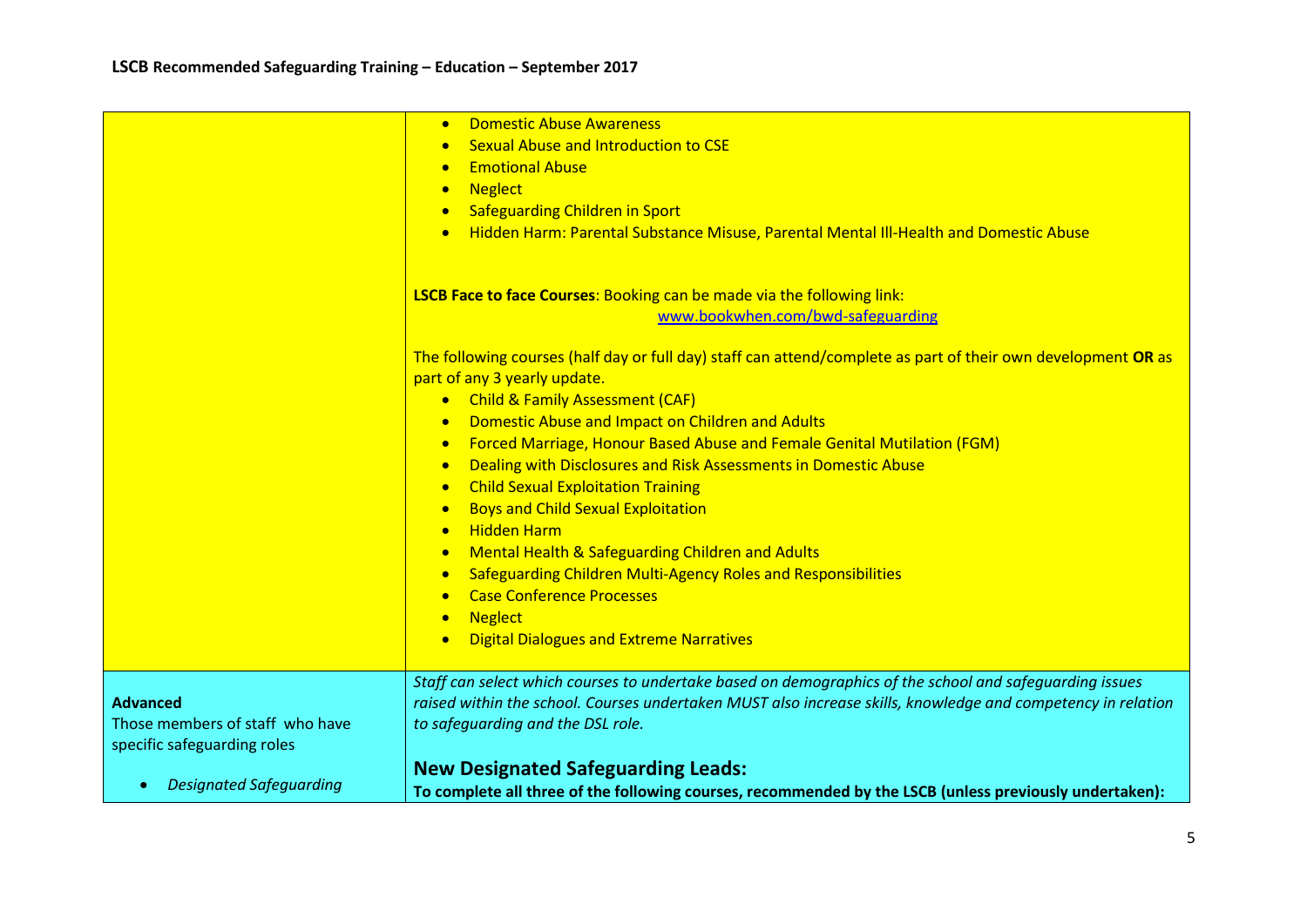| Leads/Officers,             | <b>Child and Family Assessment (CAF)</b><br>$\bullet$                                                             |
|-----------------------------|-------------------------------------------------------------------------------------------------------------------|
| Person who deputises in the | Safeguarding Children Multi-Agency Roles and Responsibilities                                                     |
| absence of the DSL          | <b>Case Conference Processes</b>                                                                                  |
| <b>Head Teachers</b>        |                                                                                                                   |
|                             | The above courses are available through the LSCB and can be booked via the following link:                        |
|                             | www.bookwhen.com/bwd-safeguarding                                                                                 |
|                             |                                                                                                                   |
|                             | <b>All Designated Leads</b>                                                                                       |
|                             | Mandatory - Child Sexual Exploitation (CSE) (this only needs to be completed once). DSLs should have a            |
|                             |                                                                                                                   |
|                             | higher level of understanding re CSE particularly in secondary school roles. Options for training available are:  |
|                             | Complete the LSCB E-Learning Course: Sexual Abuse and an Introduction to CSE                                      |
|                             | https://blackburn.melearning.university/course_centre                                                             |
|                             | Schools can use whatever resources either online or commission trainers to deliver this training face             |
|                             | to face (costs may be incurred)                                                                                   |
|                             | LSCB face to face training on 'Child Sexual Exploitation' - available via the following link:<br>$\bullet$        |
|                             | www.bookwhen.com/bwd-safeguarding                                                                                 |
|                             |                                                                                                                   |
|                             | Mandatory - Prevent Working to Raise Awareness of Prevent (WRAP) - All DSLs and their deputies must               |
|                             | complete WRAP training as soon as available. Following completion of WRAP either of the following courses         |
|                             | can be used as a refresher. Refreshment is recommended every 3 years:                                             |
|                             | Safeguarding Against Radicalisation - The Prevent Duty via                                                        |
|                             | $\bullet$                                                                                                         |
|                             | https://blackburn.melearning.university/course_centre                                                             |
|                             | <b>OR</b>                                                                                                         |
|                             | https://www.elearning.prevent.homeoffice.gov.uk/<br>$\bullet$                                                     |
|                             |                                                                                                                   |
|                             | DSLs can also undertake the LSCB's online learning course 'Safeguarding Against Radicalisation - The<br>$\bullet$ |
|                             | Prevent Duty' which can be accessed via the following link:                                                       |
|                             | https://blackburn.melearning.university/course centre                                                             |
|                             |                                                                                                                   |
|                             |                                                                                                                   |
|                             |                                                                                                                   |
|                             |                                                                                                                   |
|                             |                                                                                                                   |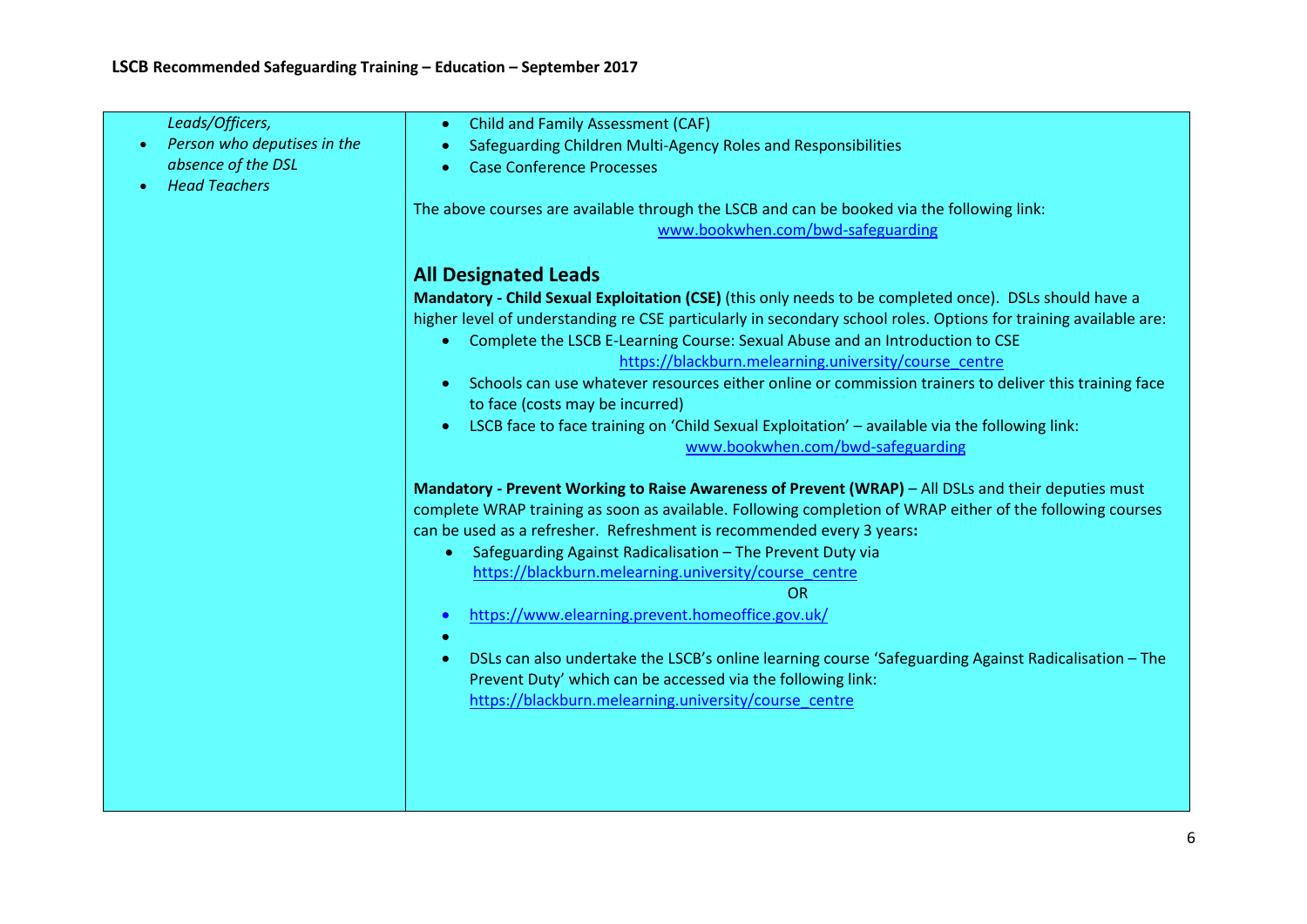| Mandatory - Designated Safeguarding Leads must update their skills & knowledge at<br>least every 2 years and can select any of the following LSCB courses as part of that<br>update*:                                                                                                                                                                                                                                                                                                                                                                                                                                                                                                                                                                             |
|-------------------------------------------------------------------------------------------------------------------------------------------------------------------------------------------------------------------------------------------------------------------------------------------------------------------------------------------------------------------------------------------------------------------------------------------------------------------------------------------------------------------------------------------------------------------------------------------------------------------------------------------------------------------------------------------------------------------------------------------------------------------|
| Online Courses -please note these are not advanced level courses specifically for DSLs<br>Safeguarding Children - levels 1&2 (this would be a basic update)<br>$\bullet$<br>Online Safety - Risks to Children<br>٠<br>Honour Based Violence and Forced Marriage<br>٠<br>Safeguarding Against Radicalisation - The Prevent Duty<br>$\bullet$<br>Safeguarding Children with Disabilities<br>٠<br>Safeguarding Children and Adults Awareness<br>$\bullet$<br><b>Domestic Abuse Awareness</b><br>$\bullet$<br>Sexual Abuse and Introduction to CSE<br>$\bullet$<br><b>Emotional Abuse</b><br>$\bullet$<br><b>Neglect</b><br>٠<br>Safeguarding Children in Sport<br>$\bullet$<br>Hidden Harm: Parental Substance Misuse, Parental Mental III-Health and Domestic Abuse |
| These can be accessed via the following link:                                                                                                                                                                                                                                                                                                                                                                                                                                                                                                                                                                                                                                                                                                                     |
| https://blackburn.melearning.university/course_centre                                                                                                                                                                                                                                                                                                                                                                                                                                                                                                                                                                                                                                                                                                             |
| LSCB Face to face Courses: The following courses are all available but please note that 'Safeguarding Children<br>Multi-Agency Roles and Responsibilities' is only a refresher in CP/CIN processes and you many find other<br>courses more suitable to increase knowledge as per statutory guidance:<br>Case Conference Processes (half day)<br>$\bullet$<br>Managing Allegations of Professional Abuse (half day)<br>$\bullet$<br>Safeguarding and Safer Recruitment (half day)<br>٠<br>Domestic Abuse and Impact on Children and Adults (full day)<br>$\bullet$<br>Forced Marriage, Honour Based Abuse and Female Genital Mutilation (FGM) (half day)<br>٠<br>Dealing with Disclosures and Risk Assessments in Domestic Abuse (full day)<br>$\bullet$           |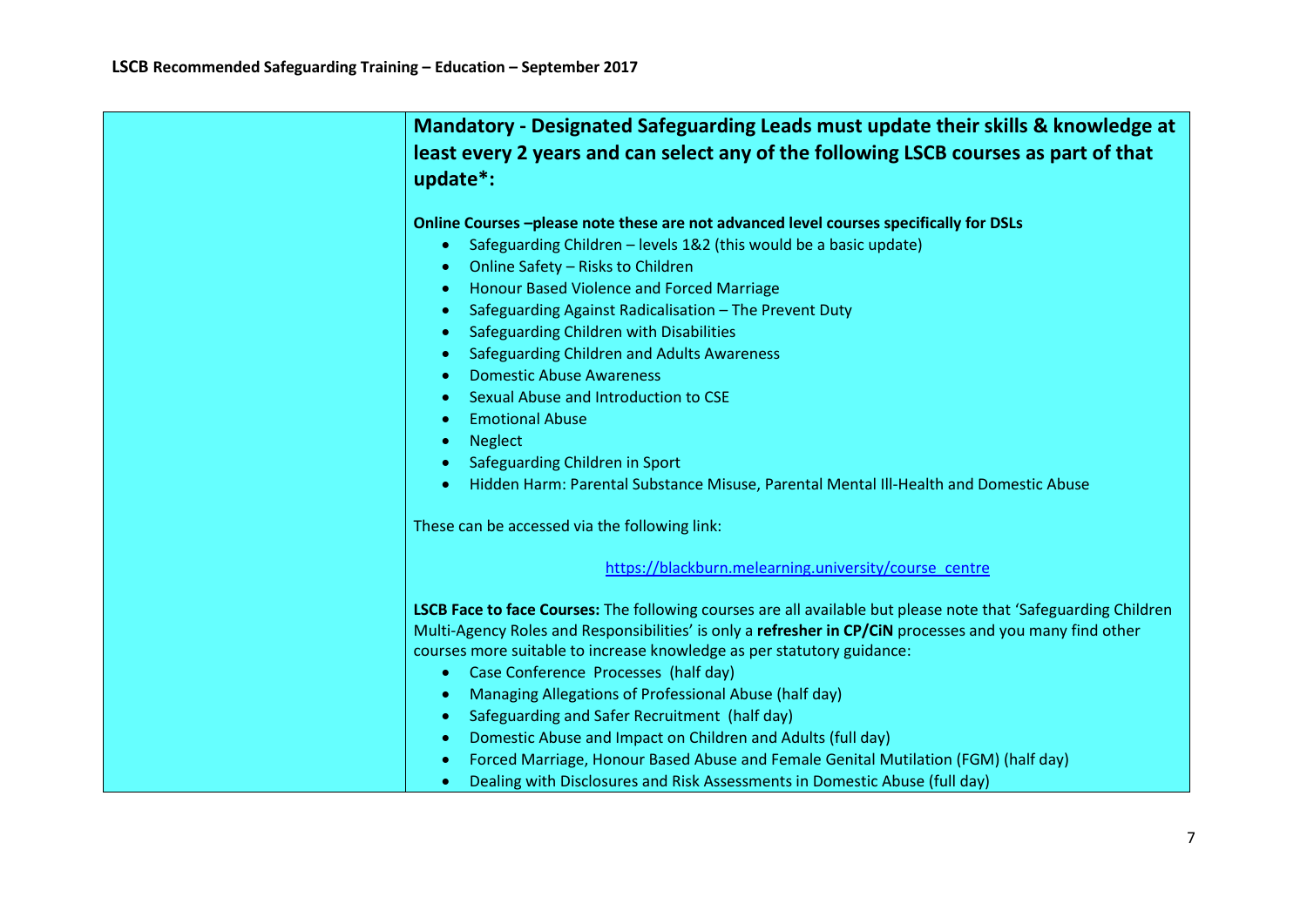|                                       | Child Sexual Exploitation Training (half day)<br>$\bullet$                                                                                |
|---------------------------------------|-------------------------------------------------------------------------------------------------------------------------------------------|
|                                       | Boys and Child Sexual Exploitation (half day)<br>$\bullet$                                                                                |
|                                       | Hate Crime Sessions (half day)<br>$\bullet$                                                                                               |
|                                       | Hidden Harm (full day)<br>$\bullet$                                                                                                       |
|                                       | Mental Health & Safeguarding Children and Adults (full day)<br>$\bullet$                                                                  |
|                                       | Safeguarding Children Multi-Agency Roles and Responsibilities (half day refresher only of Child<br>$\bullet$<br>Protection/Child in Need) |
|                                       | Neglect (full day)<br>$\bullet$                                                                                                           |
|                                       | Digital Dialogues and Extreme Narratives (2 hour briefing session)<br>$\bullet$                                                           |
|                                       | Booking for face-to-face training must be completed via the following link:                                                               |
|                                       | www.bookwhen.com/bwd-safeguarding                                                                                                         |
|                                       |                                                                                                                                           |
|                                       | <b>Mandatory - Annually:</b> DSLs should receive and understand updates on safeguarding and child                                         |
|                                       | protection (for example the Safeguarding News Bulletin, Safeguarding Snapshots, staff meeting updates,                                    |
|                                       | safeguarding supervision/peer support, case discussions, self-directed reading). It is also recommended that                              |
|                                       | DSLs attend the DSL network meetings at least once a year.                                                                                |
|                                       | The LSCB would also suggest that DSLs could attend safeguarding conferences if they wish to refresh on any                                |
|                                       | topics available. It would be the DSLs responsibility to source these education conferences, and there may be                             |
|                                       | fees incurred in attending any of these.                                                                                                  |
|                                       |                                                                                                                                           |
|                                       | Descriptions of all courses are available in the LSCB/LSAB Learning & Development Programme available on<br>the LSCB website              |
|                                       | *Whilst there is no set requirement for the number of hours undertaken in training the LSCB recommend at                                  |
|                                       | least the equivalent o f a full days training.                                                                                            |
|                                       |                                                                                                                                           |
| <b>Strategic</b>                      | There is no legal requirement for members of governing bodies or the equivalent to complete safeguarding                                  |
| Senior managers responsible for the   | training however it is advisable that training as outlined in Introduction/Basic Awareness is completed.                                  |
| strategic management of services or   |                                                                                                                                           |
| Board members or equivalent role and; | It is recommended that governors with safeguarding roles complete Safeguarding Children Training as                                       |